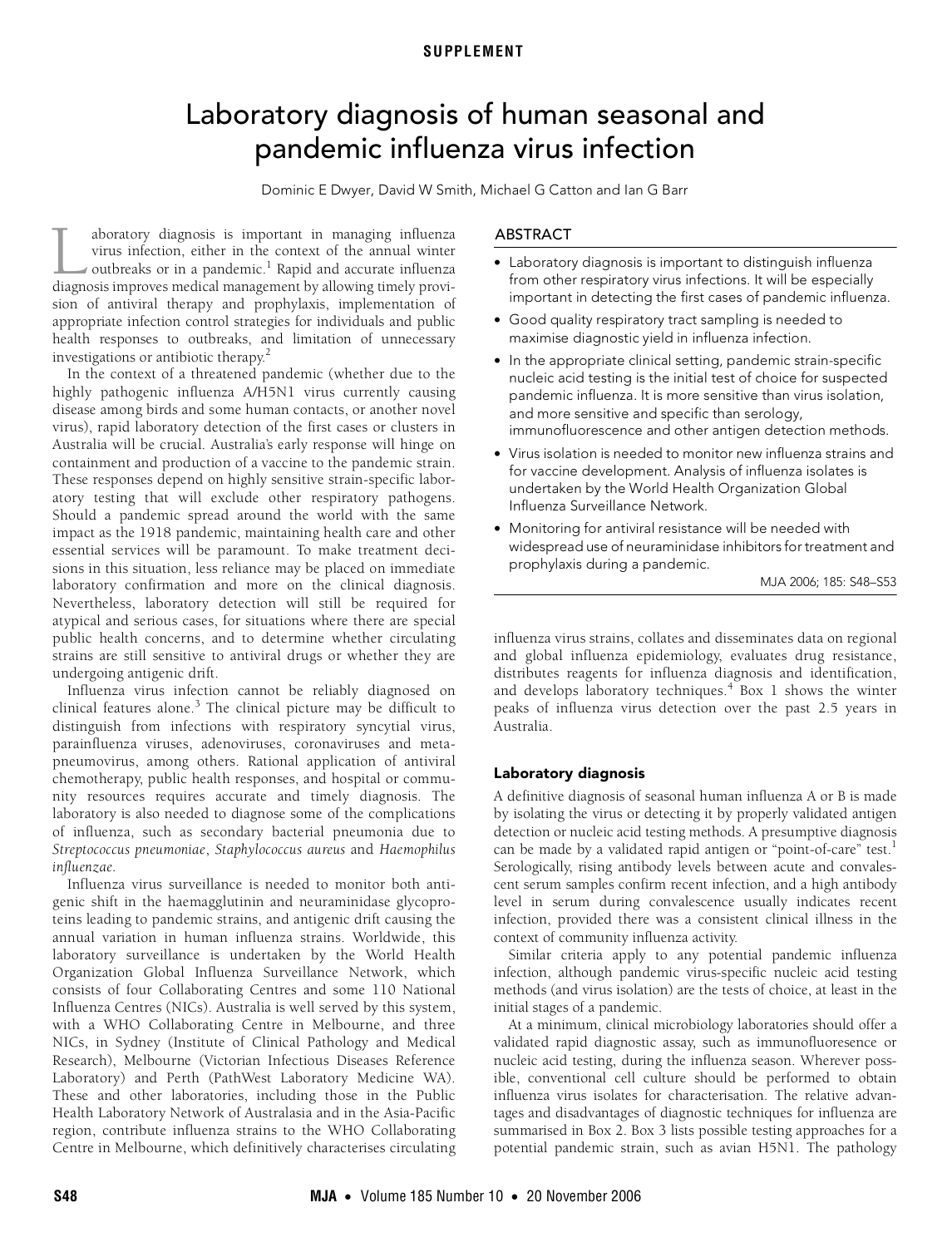<span id="page-1-0"></span>

guidelines in the *Australian health management plan for pandemic influenza* discuss various issues related to laboratory diagnosis, including specimen collection and transport ([Box 4](#page-2-1)), and testing methods and strategies.

## Collection of respiratory tract specimens

Recovery of virus from nasopharyngeal aspirates, nasal washes, and bronchoalveolar lavages is superior to that from nasopharyn-geal and throat swabs and expectorated sputum,<sup>[5-](#page-5-5)[7](#page-5-6)</sup> as the latter generally contain less columnar and more squamous epithelial cells. Single-use swabs containing viral transport media are readily available commercially. Specimen requirements for antigen and nucleic acid testing are similar to those for virus isolation.

Early experience with human H5N1 infections suggests that virus is more readily detectable in lower respiratory tract samples. Upper respiratory tract samples are easier to collect, with the rate and load of detectable H5N1 RNA higher in samples collected from the pharynx (and the trachea) than the nose. Virus has been

<span id="page-1-1"></span>

| 2 Comparison of diagnostic techniques for human influenza virus infection |                                              |                        |                                                                                                                                                                                                                                                                                                          |                                                                                                                                                                                                                                                              |
|---------------------------------------------------------------------------|----------------------------------------------|------------------------|----------------------------------------------------------------------------------------------------------------------------------------------------------------------------------------------------------------------------------------------------------------------------------------------------------|--------------------------------------------------------------------------------------------------------------------------------------------------------------------------------------------------------------------------------------------------------------|
| Test                                                                      | Sensitivity                                  | Turnaround<br>time     | Advantages                                                                                                                                                                                                                                                                                               | Disadvantages                                                                                                                                                                                                                                                |
| Conventional About 100%<br>cell culture                                   | (less than<br>RT-PCR)                        | At least<br>$4-5$ days | • Highly sensitive and specific<br>• Isolate for characterisation<br>• Recovers novel and divergent strains<br>• Recovers other respiratory viruses                                                                                                                                                      | • Dependent on specimen quality and<br>transport<br>• Slow turnaround time<br>• Labour-intensive, requires technical skill<br>• Specialised equipment (PC3 laboratory for<br>pandemic influenza)                                                             |
| Rapid cell<br>culture<br>(shell vial)<br>with IF)                         | 56%-100%<br>(generally<br>70%-90%)           | 1-4 days               | • Quicker turnaround time than<br>conventional cell culture<br>• Relatively inexpensive                                                                                                                                                                                                                  | • Dependent on specimen quality and<br>transport<br>• Less sensitive than conventional cell culture<br>• May miss divergent strains                                                                                                                          |
| IF for rapid<br>antigen<br>detection                                      | 60%-100%<br>(generally<br>70%-90%)           | 2-4 hours              | • Rapid turnaround time<br>• Provides assessment of specimen quality                                                                                                                                                                                                                                     | • Labour-intensive<br>• Interpretive skill required (subjective)<br>• Fluorescent microscopy required<br>• No isolate for antigenic characterisation                                                                                                         |
| <b>Nucleic</b><br>acid testing<br>(RT-PCR)                                | About 100%<br>(greater than<br>cell culture) | $<$ 1 day              | • Highly sensitive and specific<br>• Less dependent on specimen quality<br>and transport<br>• Typing and subtyping possible<br>• Molecular analysis by genome<br>sequencing<br>• Detects other respiratory viruses<br>(in multiplex assays)<br>• More rapid turnaround time with<br>real-time PCR assays | • Expensive<br>• Labour-intensive (depending on assay)<br>• Technical skill and specialised equipment<br>required<br>• Potential for cross-contamination (false<br>positives)<br>• No isolate for antigenic characterisation<br>• May miss divergent strains |
| Rapid antigen 59%-93%<br>(point-of-care) (generally<br>tests              | about 70%)                                   | 15-30 minutes          | • Rapid turnaround time<br>· Less technical skill required<br>• Specimen transportation not required                                                                                                                                                                                                     | • Expensive<br>• Lower sensitivity (false negatives)<br>• False positives (interpreting faint bands)<br>• No isolate for antigenic characterisation                                                                                                          |
| Serology<br>(CF, HAI, IF,<br>neutralisation,<br>$EIA$ )                   | Up to 100%                                   | 1-3 weeks              | • Useful where specimens for virus<br>detection not obtained or collected<br>too late, or laboratory facilities limited                                                                                                                                                                                  | • Delayed diagnosis<br>• Requires paired serum specimens<br>• Variable sensitivity and specificity<br>· Labour-intensive, requires technical skill                                                                                                           |

RT-PCR = reverse transcription polymerase chain reaction. PC3 = Physical Containment level 3. IF = immunofluorescence. CF = complement fixation. HAI = haemagglutination inhibition assay. EIA = enzyme immunoassay. ◆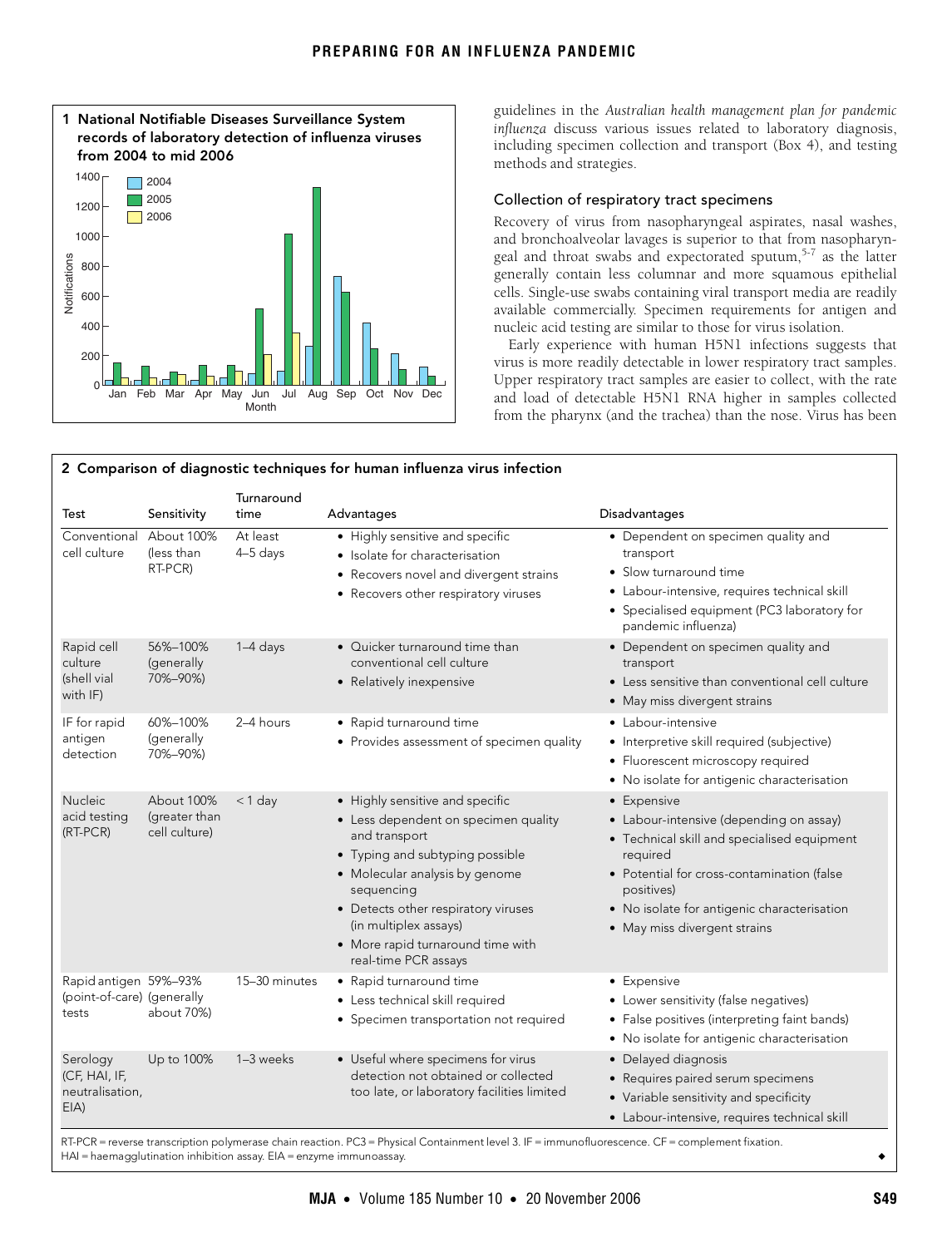## <span id="page-2-0"></span>3 Laboratory methods to diagnose pandemic influenza A infection

### A. Pandemic strain-specific assays

Nucleic acid testing

- Pandemic strain-specific primers (eg, H5)
- Quantitation not routinely available

Virus isolation

- Limited to laboratories with PC3 facilities and virus culture expertise
- Used for vaccine strain determination and genotyping

#### B. Non-pandemic strain-specific assays

Nucleic acid testing

- Nucleic acid testing that detects all influenza A/H subtypes (eg, using nucleoprotein or matrix primers) or seasonal human influenza (primers for A/H3N2 and A/H1N1, B)
- Nucleic acid testing for other respiratory pathogens
- Antigen detection assays
- Immunofluorescence that detects all influenza A (or human A/H3 and A/H1) or B
- Immunochromatographic (point-of-care) tests that detect all influenza A and/or B
- Limited experience with A/H5-specific rapid antigen assays Serology
- Assays to detect recent influenza A or B infection are in use, but A/H5-specific assays are not routinely available

Antiviral drug resistance testing

• Genotypic and phenotypic assays currently limited to the World Health Organization Collaborating Centre and research facilities

PC3 = Physical Containment level 3.

detected in serum, faeces and cerebrospinal fluid, reflecting the systemic nature of H5N1 infection, with viraemia associated with increased mortality.<sup>[8](#page-5-7)</sup>

Serum specimens for serology should be collected during the acute phase within 7–10 days of symptom onset, and the convalescent phase 14–21 days after symptom onset, and tested in parallel.

# Virus isolation

The traditional method of influenza virus recovery from clinical specimens is by cell culture. However, the relatively slow turnaround time (the time from receipt of specimens by a laboratory to a result being available to the clinician) of at least 4–5 days has led to the use of more rapid assays, such as nucleic acid testing or immunofluoresence, and fewer laboratories isolating virus. Nevertheless, virus isolation is usually more sensitive than the rapid culture and antigen detection assays, it recovers novel or highly divergent strains missed by other tests, it provides an isolate for subsequent characterisation and consideration as potential vaccine strains, and it allows the simultaneous recovery of other respiratory viruses if an appropriate range of cell lines is used.

Influenza virus replication within cell culture, often using Madin Darby canine kidney cells, is detected by observing the cytopathic effect, generally manifested by 5 days.<sup>1</sup> Rapid culture techniques that detect influenza virus replication using labelled monoclonal antibodies within 1–3 days (before the development of cytopathic effect) have a sensitivity of 56%–100% compared with conven-tional cell culture.<sup>[9](#page-5-8)</sup> Virus is readily isolated (PC3 facilities are

recommended) from the nose and throat of humans with H5N1 infection, as well as from blood and rectal swabs.<sup>[8](#page-5-7)</sup>

Virus isolation in the allantoic and amniotic cavities of 10–11 day-old embryonated chicken eggs is labour intensive and not commonly performed by diagnostic laboratories. However, it yields higher viral titres, and remains vital for vaccine production.

# Virus typing

Initial typing of influenza virus isolates is most rapidly and conveniently accomplished by immunofluoresence using commercially available type-specific monoclonal antibodies, and should be performed as soon as possible after isolation. The reference virus subtyping method is the haemagglutination inhibition assay using specific antisera, a technique that characterises both antigenic drift and shift. More rapid subtyping techniques using monoclonal antibodies that differentiate between influenza A/H1N1, A/H3N2, and B virus subtypes have been developed for use on virus isolates, in rapid culture assays, and directly on clinical specimens.<sup>[10](#page-5-9)[,11](#page-5-10)</sup> Subtyping using reverse transcription polymerase chain reaction (RT-PCR) with primers specific for various human and avian influenza strains can be performed on virus isolates or directly on clinical specimens.[12](#page-5-11)[-14](#page-5-12) DNA microarrays have been used to detect type- and subtype-specific amplification sequences.<sup>15</sup>

Sequencing of amplified haemagglutinin and neuraminidase genes is an important subtyping method, as it allows rapid identification of novel or highly divergent strains, the analysis of strain variation, and the determination of the origin of outbreaks.<sup>[16](#page-5-14)</sup> Rapid sequencing of avian and human strains has been used to monitor the evolution of H5N1 viruses around the world, allowing an understanding of its spread, drug resistance and likely candidate vaccine strains[.17](#page-5-15)

# Rapid antigen detection assays

Immunofluoresence or enzyme immunoassay using commercial type-specific monoclonal antibodies directed against conserved influenza antigens are the most common rapid assays performed directly on clinical specimens ([Box 5](#page-3-0)), although they are starting to be replaced by nucleic acid testing. Indirect or direct immunofluoresence is  $60\% - 100\%$  sensitive compared with cell culture.<sup>[1,](#page-5-0)2</sup> As specimens are examined with a fluorescent microscope, an assessment of specimen quality can be made (and reported to the clinician): where few columnar epithelial cells are seen, the sensitivity of immunofluoresence is low and repeat specimen collection should be requested.

## <span id="page-2-1"></span>4 Collection and transport of samples

- The key to successful patient and community management of influenza is the collection of good quality respiratory tract samples for laboratory testing.
- Samples should be collected early in the clinical illness (within the first 96 hours, during maximal viral shedding), transported to the laboratory at 4°C for virus isolation, or room temperature for other assays, and processed as rapidly as possible.
- Combined nose (one collected deeply from each nostril) and throat swabs are the most practical samples to collect from adults. Nasopharyngeal aspirates are the sample of choice from children younger than 3 years, provided they can be collected safely.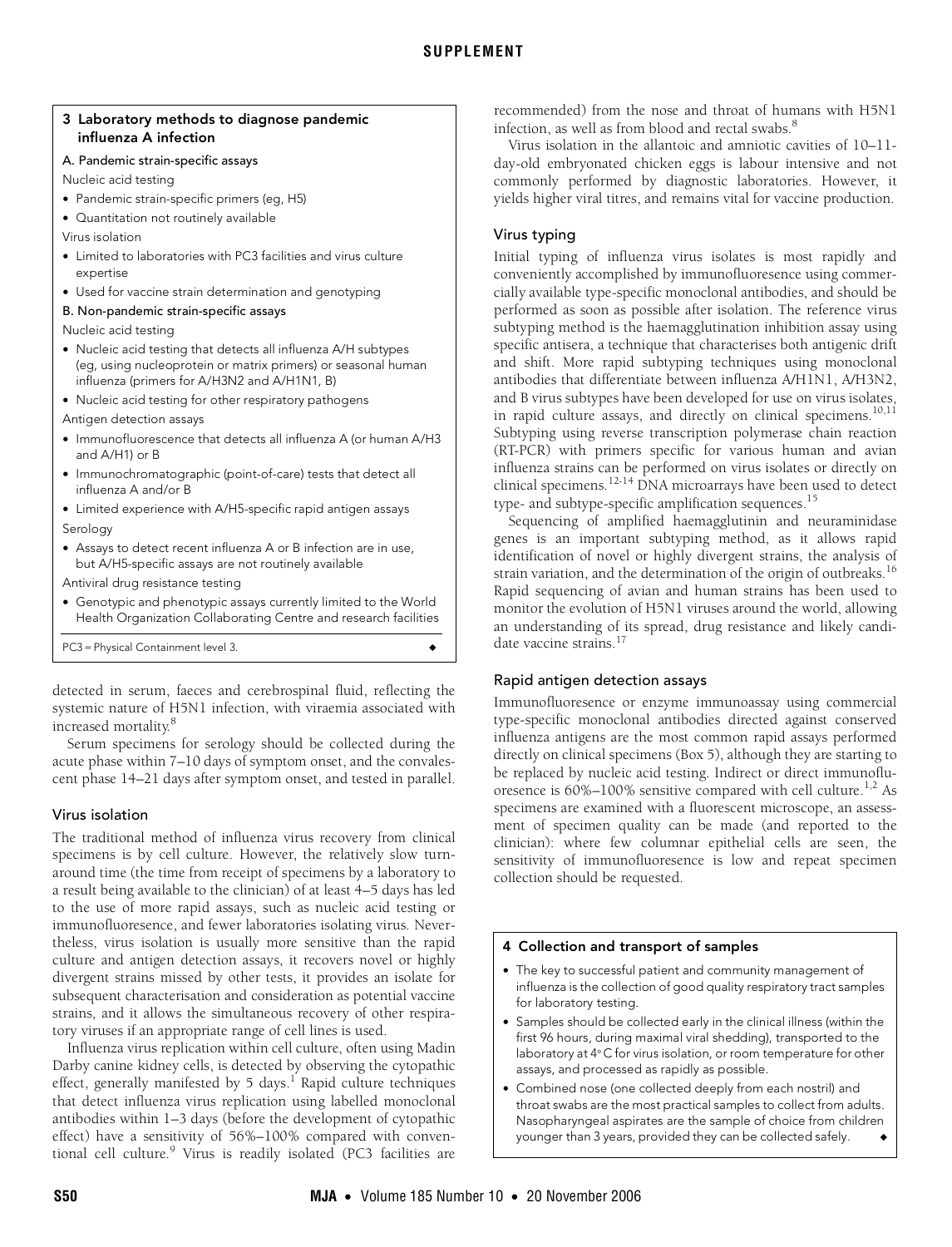<span id="page-3-0"></span>

Monoclonal antibodies to other common respiratory pathogens, such as parainfluenza viruses types 1–3, adenovirus and respiratory syncytial virus, can be applied to the same specimen. H5N1-specific immunofluoresence reagents are not yet routinely available.

The availability of the neuraminidase inhibitors has added impetus to the development of simple, rapid antigen detection assays, sometimes called point-of-care tests.<sup>[1](#page-5-0),[2](#page-5-1)</sup> Typically, these tests produce a visual result on an immunochromatographic strip using influenza A or B nucleoprotein-specific monoclonal anti-

bodies within about 15 minutes of adding an extracted specimen ([Box 6\)](#page-3-1). Evaluations of these assays for H5N1 infection are limited, but for A/H3N2, A/H1N1 or B virus infections, they are 56%–100% sensitive and 73%–99% specific compared with cell culture or immunofluoresence, and are 56%–74% sensi-tive compared with RT-PCR.<sup>[1](#page-5-0)[,2,](#page-5-1)18</sup> As with other techniques, specimen quality is a major determinant of their performance. Ideally, when using rapid antigen tests, specimens for cell culture and immunofluoresence or nucleic acid testing should be submitted in parallel to improve sensitivity and to obtain viral isolates for further typing and vaccine analysis, although this strategy increases costs.

Rapid antigen tests are attractive where virology laboratory support is limited or remote from clinical services, or where laboratories may be overwhelmed (for example, at the height of seasonal outbreaks or during a pandemic). They may also have a role in doctors' surgeries, emergency departments, or "fever clinics", to guide the early use of neuraminidase inhibitors, both for individuals or in outbreaks in closed environments, or during a pandemic.<sup>19</sup> They can also be used in community-based surveillance programs.

## Nucleic acid testing

Influenza virus RNA may be detected in clinical specimens by nucleic acid testing techniques such as RT-PCR. A variety of "inhouse" nucleic acid testing assays using primers specific for a range of influenza virus genes, and various extraction, amplification and product detection methods have been described.<sup>12-[14,](#page-5-12)[18](#page-5-16),20</sup> Depending on primer selection, these assays may be type- or subtypespecific. Primers that target nucleoprotein or matrix gene sequences are popular, as they detect all influenza subtypes.

Although some studies documented a similar sensitivity of nucleic acid testing to cell culture, others have reported 5%–15% more influenza virus detections using RT-PCR.<sup>[12](#page-5-11),[13,](#page-5-19)18</sup> Specimen quality, timing, and transportation conditions may be less critical for nucleic acid testing than for culture or antigen detection, as viable virus and intact infected cells need not be preserved. Influenza virus RNA is detectable for several days longer into the clinical course than is cultivable virus, potentially allowing a diagnosis to be made in late-presenting patients. When specimen quality is limited, such as with community-based surveillance programs involving postal submission of specimens, yields from RT-PCR are significantly higher than from cell culture.<sup>[12,](#page-5-11)[13](#page-5-19)[,21](#page-5-20)</sup> Nucleic acid testing using H5N1-specific primers is the most sensitive assay for the diagnosis of human H5N1 infection.<sup>8</sup>

Although the turnaround time for nucleic acid testing is intermediate between cell culture and direct antigen detection, newer techniques can reduce this to 4–5 hours or less.<sup>20</sup> Multiplex RT-PCR assays have been developed, and these can simultaneously detect influenza and other viral and bacterial respiratory pathogens directly in clinical specimens.[1](#page-5-0),[20](#page-5-18) RT-PCR can quantify the viral load in clinical specimens, as has been done in human H5N1-infected patients to assess prognosis and measure antiviral efficacy.<sup>[8](#page-5-7),[22](#page-5-21)</sup> Nucleic acid testing can subtype influenza viruses using subtypespecific primers, and analyse strain variation through genetic

> sequencing, thus complementing the traditional role of antigenic characterisation of viral isolates.

Serology

Serology can be used where specimens for virus isolation or antigen detection are negative, inadequate, or unavailable. It also provides useful, if delayed, surveillance data. Serological diagnosis of influenza is retrospective, as it requires acute and convalescent serum samples. Furthermore, it generally does not provide information on the antigenic composition of circulating strains.

As influenza virus infection generally represents reinfection, most people have some preexisting immunity. Thus, the detection of influenza-specific IgG or total antibodies on a single serum specimen is not diagnostic of recent infection. The definitive serological diagnosis of acute influenza requires the demonstration of increasing antibody titres on paired acute and convalescent serum samples. Unfortunately, acute specimens are frequently not collected. However, a single high antibody titre in the context of a compatible clinical illness during a period of circulating influenza activity provides presumptive evidence of recent infection.

<span id="page-3-1"></span>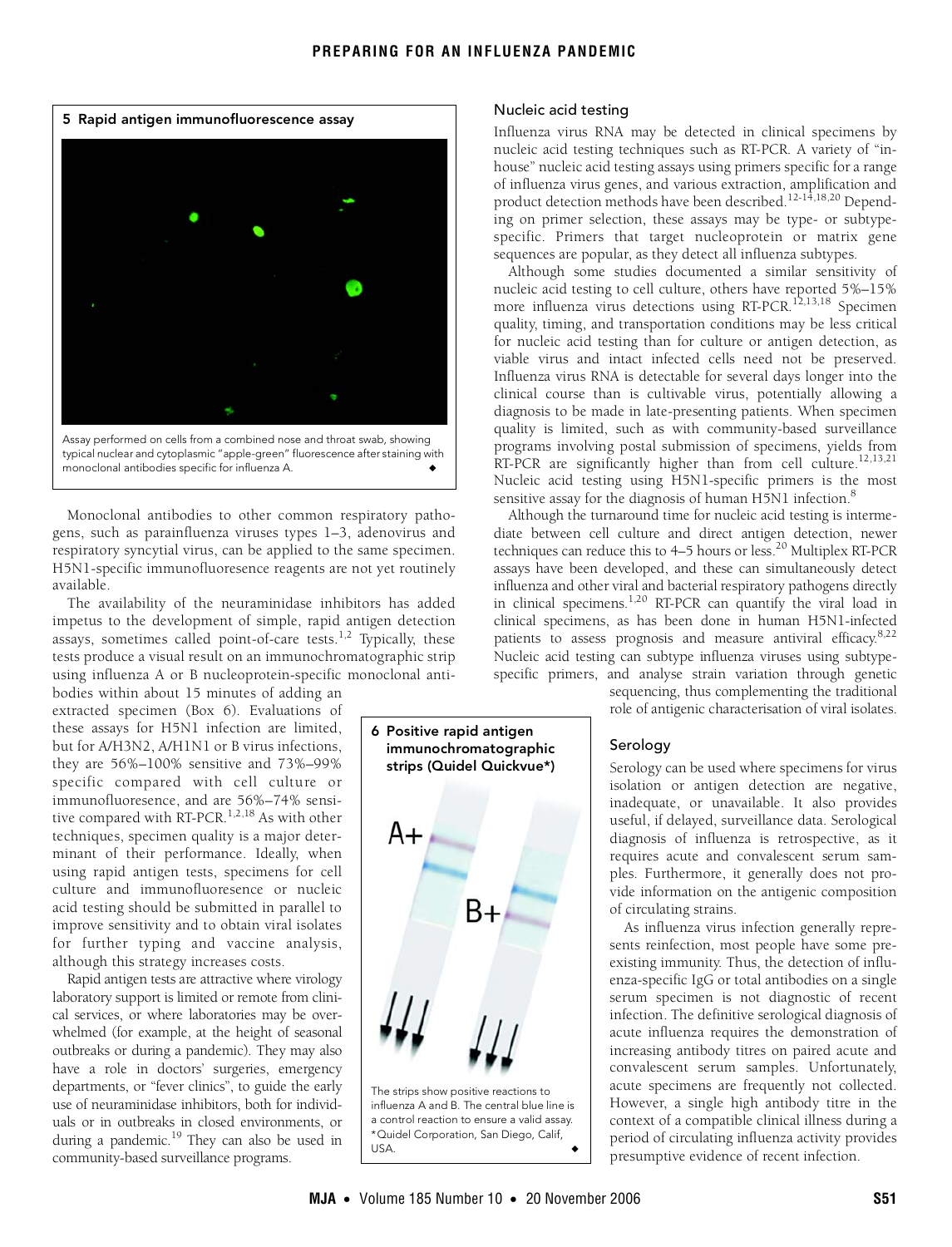A variety of influenza-specific assays are available, including complement fixation, haemagglutination inhibition assay, single radial haemolysis, neutralisation, immunofluorescence and enzyme immunoassay. The traditional "gold standard" techniques for detecting influenza-specific antibodies are neutralisation and the haemagglutination inhibition assay, as they can differentiate subtype-specific (including H5N1) and strain-specific serological responses. Antibody levels correlate accurately with protection from (or susceptibility to) influenza, and with vaccination responses. Complement fixation is more commonly used as it is easier to perform than the haemagglutination inhibition assay and neutralisation, but it does not distinguish between subtypes. Recent influenza infection is suggested by a fourfold rise in complement fixation titre or by a single high titre.<sup>1,[23](#page-5-22)</sup>

## Antiviral susceptibility testing

Two classes of drugs are effective against influenza virus infection: the adamantane M2 channel inhibitors (amantadine and rimantadine), and the neuraminidase inhibitors (zanamivir and oseltami $vir)$ <sup>[24](#page-5-23)[,25](#page-5-4)</sup>

Amantadine resistance emerges within a few days of treatment onset in 25%–35% of patients, and is mediated by amino acid substitutions in the M2 transmembrane region. Adamantane resist-ance is increasing around the world.<sup>[24,](#page-5-23)[25](#page-5-4)</sup> Neuraminidase inhibitor resistance is most commonly associated with a variety of amino acid substitutions in the conserved residues of the neuraminidase enzyme active site. To date, however, viruses with these mutations have shown impaired replication in cell culture and animal models. Mutations in the haemagglutinin receptor-binding site can occur, leading to reduced viral dependence on neuraminidase function[.24](#page-5-23) Resistance to the neuraminidase inhibitors was rarely seen in immunocompetent humans during clinical trials, although more recent reports of children infected with influenza A in Japan, and some Vietnamese human H5N1 patients treated with neuraminidase inhibitors, showed that resistance may be more common than initially supposed.<sup>22,25</sup> Resistant mutations have been detected after treatment of immunocompromised individuals, a situation that requires further study.

Drug resistance is tested using genotyping (sequence analyses of the neuraminidase gene) or phenotyping assays.<sup>[24](#page-5-23),25</sup> These assays are not routinely available, but after therapeutic failure or for surveillance purposes, isolates can be referred to the appropriate reference laboratory. Newer molecular methods that allow rapid resistance determination in a clinically relevant time frame (such as during a pandemic when neuraminidase inhibitors may be used extensively) are under development.

#### Discussion

Various laboratory techniques are available to detect influenza viruses, whether current human strains or a novel pandemic strain. During a pandemic, the level of laboratory service will vary between centres. Specialist virology laboratories will undertake a full range of influenza virus tests, including nucleic acid testing, rapid antigen detection, culture and typing of isolates for potential use in vaccines, and detection of antiviral drug resistance. Other laboratories may follow a more limited strategy depending on their location (eg, rural areas), their population (eg, public or private hospitals), and access to specialised laboratories.

A challenge for laboratories is ensuring that their assays are accurate for viruses (such as the current H5N1 strains) not yet circulating in Australia. Genetic variation may particularly affect nucleic acid testing, and the lack of clinical samples in Australia from H5N1-infected individuals makes assessment of the various methods uncertain. Recent urgent funding from the National Health and Medical Research Council (NHMRC) has allowed the assessment and quality assurance of various H5N1-specific assays.

Another major challenge will be determining diagnostic strategies during the different pandemic phases. These will vary between laboratories depending on their virology expertise, capacity, patient populations, availability of various assays, and the stage of the pandemic. In the very early phases, where containment is paramount, highly sensitive tests such as pandemic strain-specific nucleic acid testing are required. Testing will have to be rapid to identify the first arrivals and clusters of disease, and to allow early antiviral treatment, prophylaxis and infection control. Other causes of respiratory infection will need to be excluded. Early identification will require cooperation and communication between public health officers, treating clinicians, and public and private laboratories. If the pandemic becomes widespread in Australia, testing strategies may change. One could argue that clinical identification will then suffice, and that laboratory testing should be limited to patients requiring hospital admission or for particular outbreaks. Non-pandemic strain-specific influenza assays, such as immunofluorescence or immunochromatographic rapid antigen tests, may be useful in identifying influenza infection during these pandemic stages. Antiviral resistance testing is not yet routinely available in Australia, but will be important if antiviral drugs are used extensively during a pandemic.

#### Acknowledgements

This project was partially supported by NHMRC grant 382917. The image in Box 5 was provided by David Adams and Ken McPhie at the Centre for Infectious Diseases and Microbiology Laboratory Services, Institute of Clinical Pathology and Medical Research, Westmead Hospital.

#### Competing interests

Our laboratories have undertaken clinical research projects funded by laboratory supply companies related to laboratory techniques discussed in this paper. Roche Products Pty Ltd paid travel expenses for Dominic Dwyer and David Smith to attend the Lancet pandemic influenza meeting, Singapore, April 2006.

#### Author details

Dominic E Dwyer, MD, FRACP, FRCPA, Medical Virologist<sup>1</sup> David W Smith, BMedSc, MB BS, FRCPA, Clinical Director<sup>2</sup> Michael G Catton, BSc(Hons), MB ChB, FRCPA, Director<sup>3</sup> Ian G Barr, PhD, Deputy Director<sup>4</sup>

- 1 Centre for Infectious Diseases and Microbiology Laboratory Services, Institute of Clinical Pathology and Medical Research, Westmead Hospital, Sydney, NSW.
- 2 Division of Microbiology and Infectious Diseases, PathWest Laboratory Medicine WA, Perth, WA.
- 3 Victorian Infectious Diseases Reference Laboratory, Melbourne Health, North West Health Care, Melbourne, VIC.
- 4 WHO Collaborating Centre for Reference and Research on Influenza, Melbourne, VIC.

Correspondence: dominic\_dwyer@wmi.usyd.edu.au